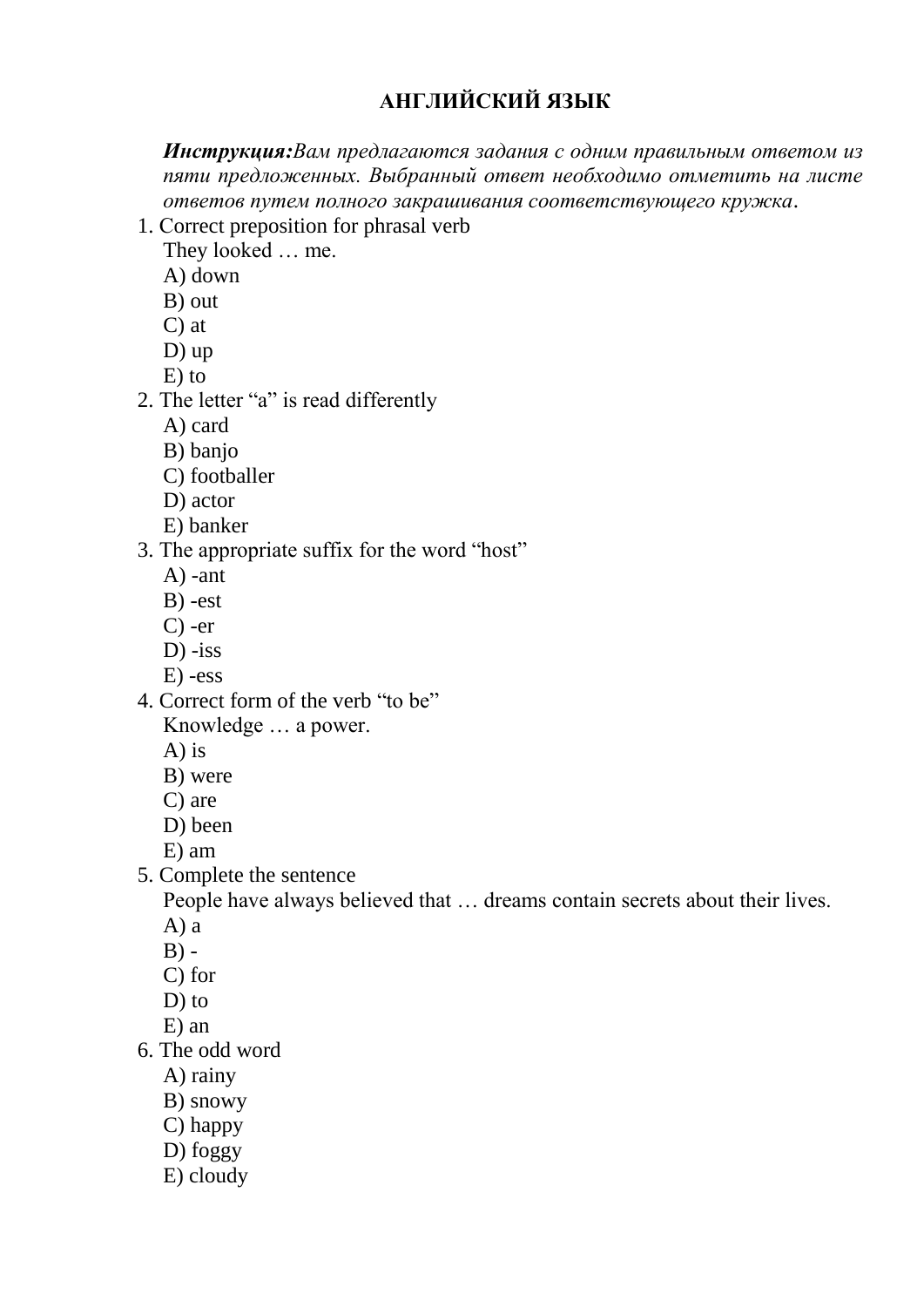- 7. The sentence in the Reported Speech
	- "I don"t have much free time".
	- She said that she … much free time.
	- A) doesn"t have
	- B) have
	- C) didn"t have
	- D) had
	- E) has
- 8. The correct variant
	- … any rare plants and animals in your country?
	- A) There be
	- B) Are there
	- C) There aren't
	- D) There are
	- E) There
- 9. Correct sentence with "used to"
	- A) He is used to read at school a lot.
	- B) Kairat got used to English food quickly.
	- C) My sister uses Internet every day.
	- D) Never use a knife to open a can.
	- E) He used to play tennis well.
- 10. Complete the sentence
	- … is known as one of the most educated cities in Canada.
	- A) Ottawa
	- B) New York
	- C) London
	- D) Moscow
	- E) Washington DC
- 11. The suitable sentence of
	- If+Past Perfect, would have+Past Participle (V3)
	- A) If I drink coffee at night, I can't sleep.
	- B) If you had had a map, we wouldn"t have lost our way.
	- C) If you don"t revise, you won"t pass the exams.
	- D) It the lift doesn"t work, I get out of breath.
	- E) If I ate a cake, I would get fat.
- 12. Correct form of the verb "to be"
	- British food … very popular in Europe.
	- A) are
	- B) will
	- C) is
	- D) were
	- E) am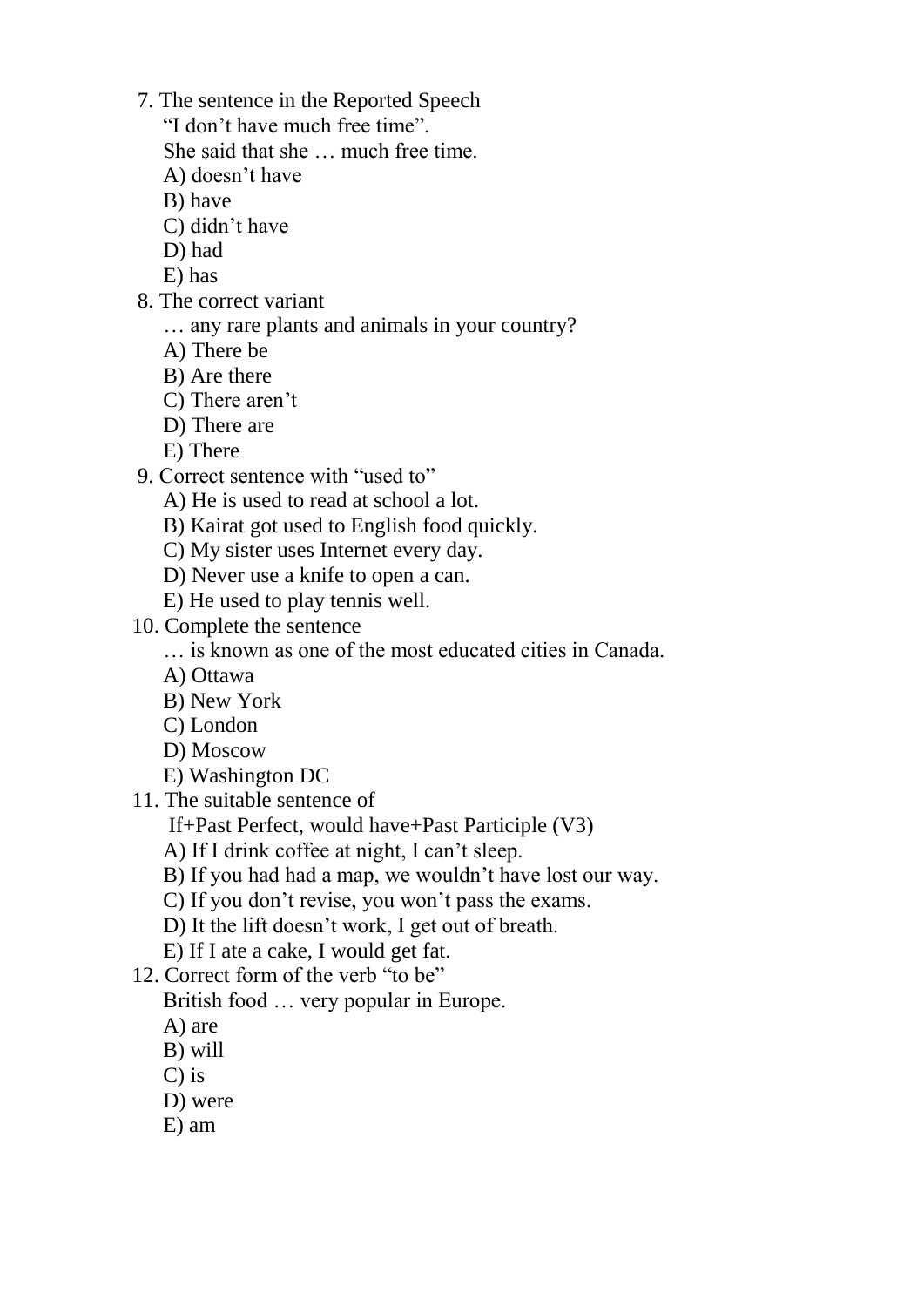- 13. The sentence with the Infinitive
	- A) Who was fond of drawing comics?
	- B) The children cut out pictures from the magazine.
	- C) He wants to change his job.
	- D) They are dreaming about their vacation.
	- E) She picked up the parcel and opened it.
- 14. The antonym of "good"
	- A) easy
	- B) calm
	- C) nice
	- D) bad
	- E) hard
- 15. Construction "be going to"
	- I … visit my parents on Sunday.
	- A) are going to
	- B) am going to
	- C) were going to
	- D) is going to
	- E) has going to
- 16. Correct Reported question

"Will you be free tomorrow, Jane?" she asked.

- A) She asked Jane would she be free the next day.
- B) She asked Jane if she would be free the next day.
- C) She asked Jane if you are free tomorrow.
- D) She asked Jane if she is free tomorrow.
- E) She asked Jane if she will be free tomorrow.
- 17. Complete the sentence

The famous sport complex Medeu is situated near … .

- A) Petropavlovsk
- B) Borovoye
- C) Nur-Sultan
- D) Pavlodar
- E) Almaty
- 18. The appropriate verb form

He enjoyed … computer games at first but after a while he got bored with them. A) playing

- B) play
- C) having played
- D) to play
- E) played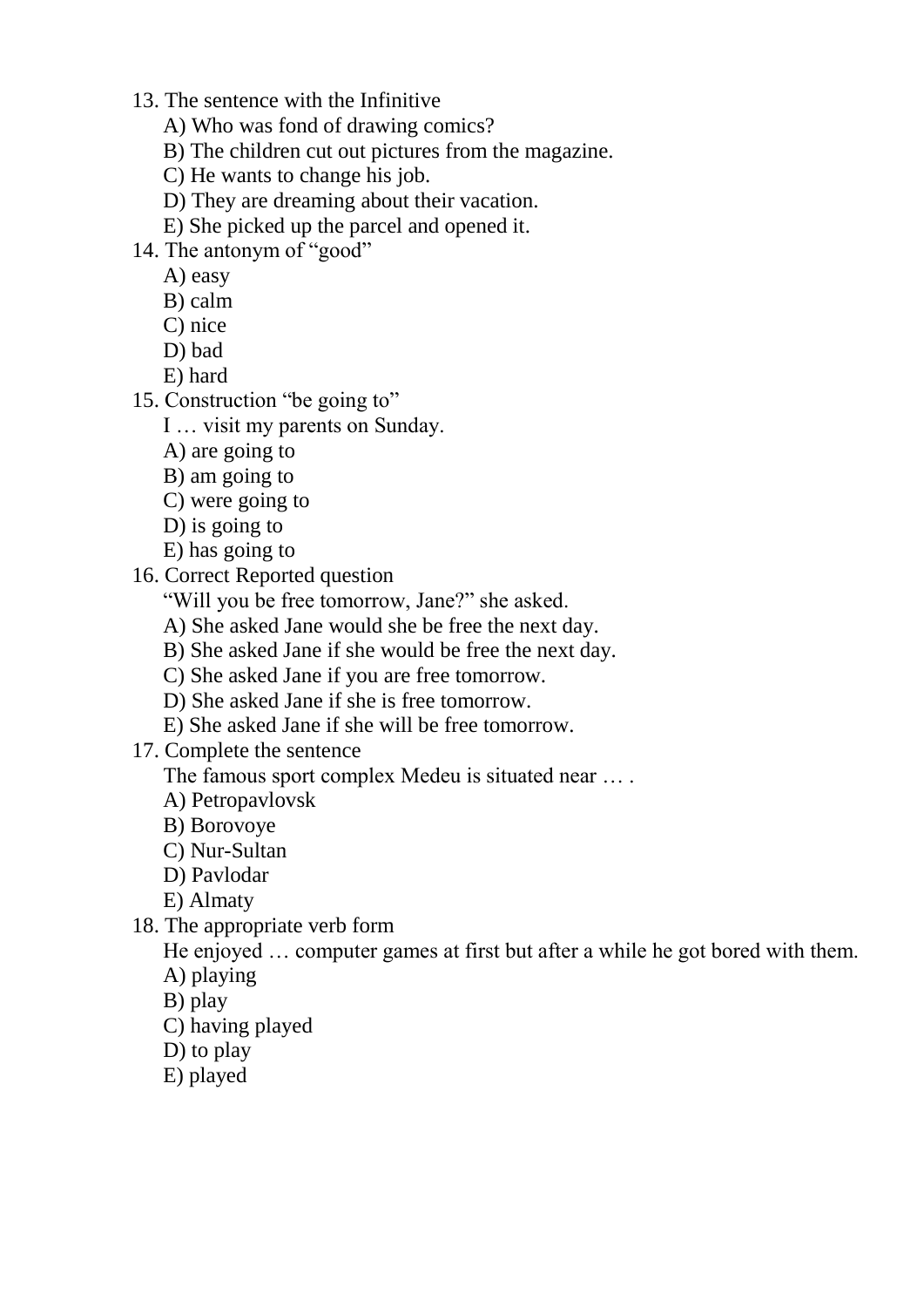- 19. The sentence with Gerund
	- A) She is writing a letter now.
	- B) Go on reading the text.
	- C) Pupils write many exercises at the lesson.
	- D) They are sitting at the desks writing the test.
	- E) The letter was written yesterday.
- 20. The meaning of phrasal verb "to look up"
	- A) to examine someone
	- B) to learn something
	- C) to search for a piece of information
	- D) to take care of someone
	- E) to follow somebody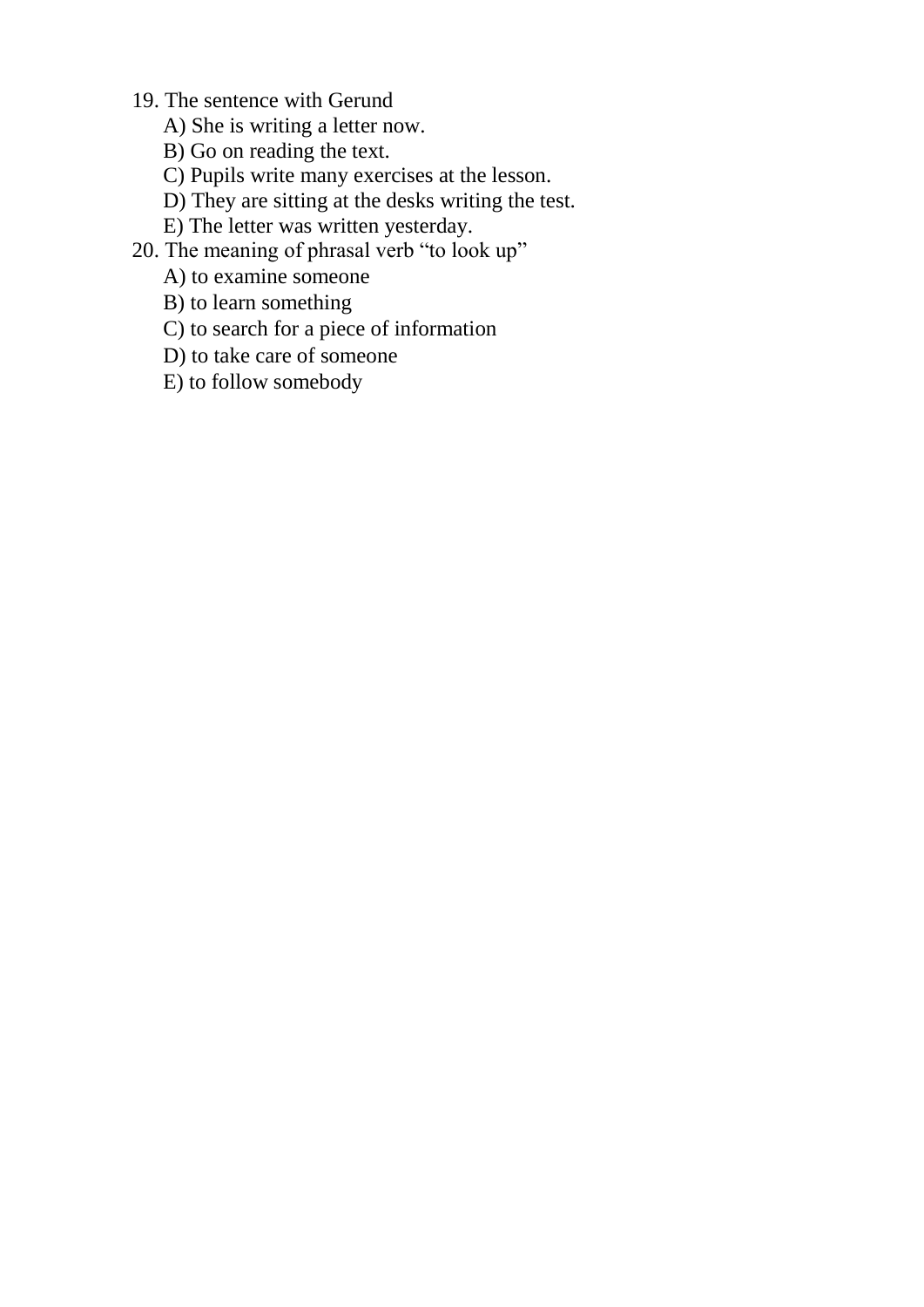*Инструкция: Вам предлагаются тестовые задания на основе текста с выбором одного правильного ответа из пяти предложенных. Внимательно прочитайте текст и выполните задания. Выбранный ответ необходимо отметить на листе ответов путем полного закрашивания соответствующего кружка*.

## **Your digital footprint**

Every time you go online you leave a trail. This is just like a real footprint. It reveals where you"ve been, how long you stayed and what you"ve been doing there. It is advisable to be aware of your digital footprint and to be cautious and sensible when you are online.

Six top tips for taking care of your digital footprint.

Don't forget to log off when you leave a website. If you don't, someone can easily pretend to be you!

Don"t tell anyone your passwords and don"t write them down in an obvious place.

Tell an adult if you come across anything online that makes you upset, anxious or concerned.

If you want to post comments online, you don"t have to use your own name. Invent a nickname to use instead.

Protect your identity online. Be careful about who you share personal information with and always think twice before sharing details like your email, home address, school or phone number with someone.

Think about the future. All kinds of people are interested in your digital footprint. It's now quite common for colleges, universities and employers to check out the online profiles of possible candidates as part of their application process. So, remember: keep safe, don"t put too much personal information online and always think carefully before you post something. Ask yourself, "Would I be happy for absolutely everyone to see this?'

21. Preposition of place

- A) about
- B) since
- C) through
- D) of
- E) for
- 22. Preposition of possession
	- A) to
	- B) of
	- C) at
	- D) in
	- E) on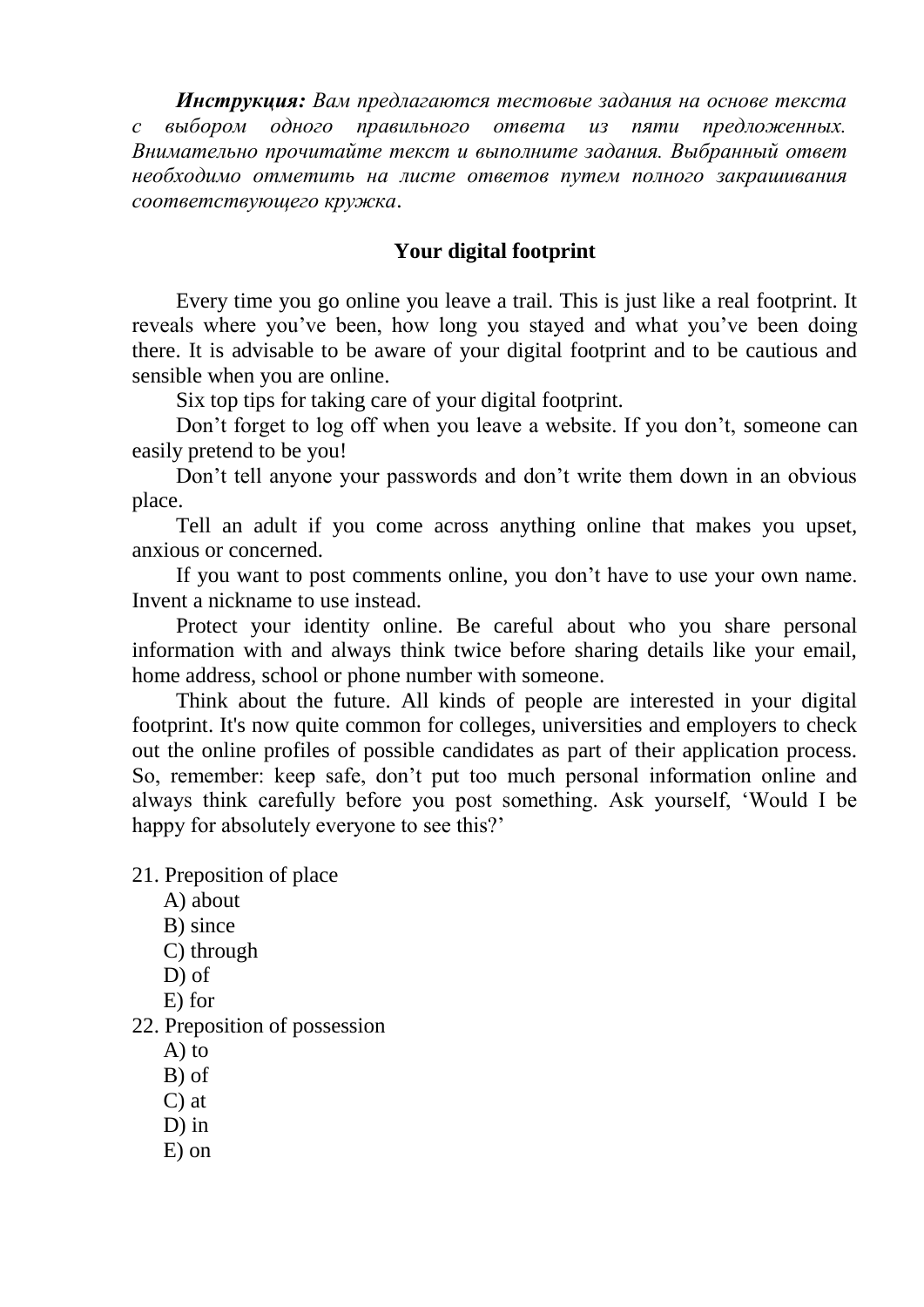- 23. The best title for the text
	- A) Don"t worry about your Internet life
	- B) The Internet: don"t worry, be happy
	- C) The Internet is a safe place
	- D) Don"t leave your trail online
	- E) No rule happy life in the Internet
- 24. "before" is a preposition of
	- A) place
	- B) time
	- C) direction
	- D) purpose
	- E) possession
- 25. The main idea of the text
	- A) Only children need to think about safety online.
	- B) There is no danger in sharing information online.
	- C) Putting personal information online.
	- D) Follow safety rules being online.
	- E) Don"t think about rules being online.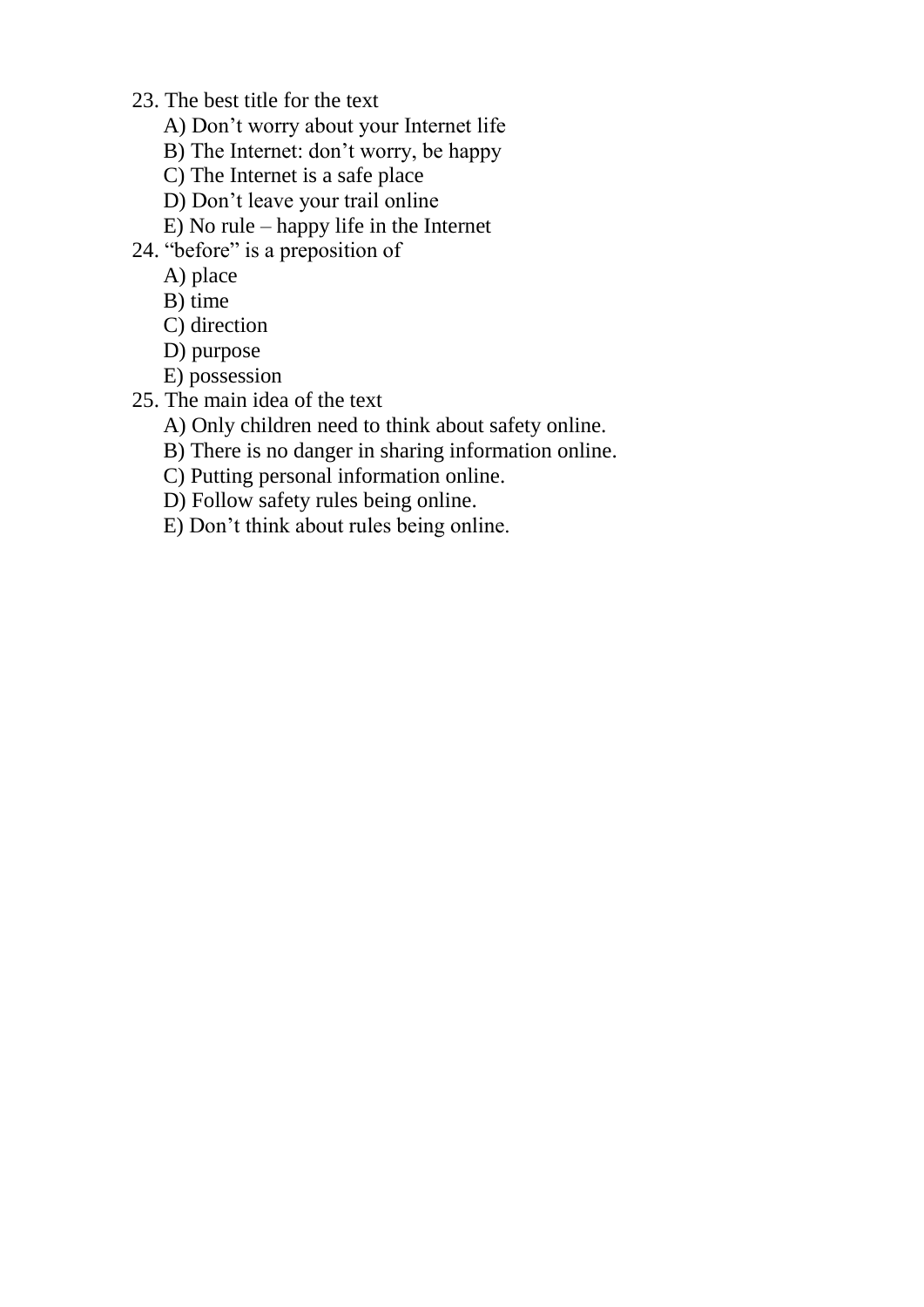*Инструкция: Вам предлагаются задания, в которых могут быть один или несколько правильных ответов. Выбранный ответ необходимо отметить на листе ответов путем полного закрашивания соответствующего кружка.*

*В тестовых заданиях с выбором одного или нескольких правильных ответов количество правильных ответов может быть не более трех*. 26. Possessive Adjective(s)

A) they

 $B)$  I

C) you

D) her

E) their

F) his

G) she

H) we

27. Reflexive pronoun(s)

A) something

B) anybody

C) themselves

D) ourselves

E) where

F) yourself

G) which

H) mine

28. The similar meaning(s) of the words in italics New York is a *very large* city.

A) average

B) light

C) tiny

D) enormous

E) small

F) quite

G) big

H) huge

29. An architect is a person who … different projects.

A) draws

B) serves

C) translates

D) creates

E) looks after

F) publishes

G) designs

H) interviews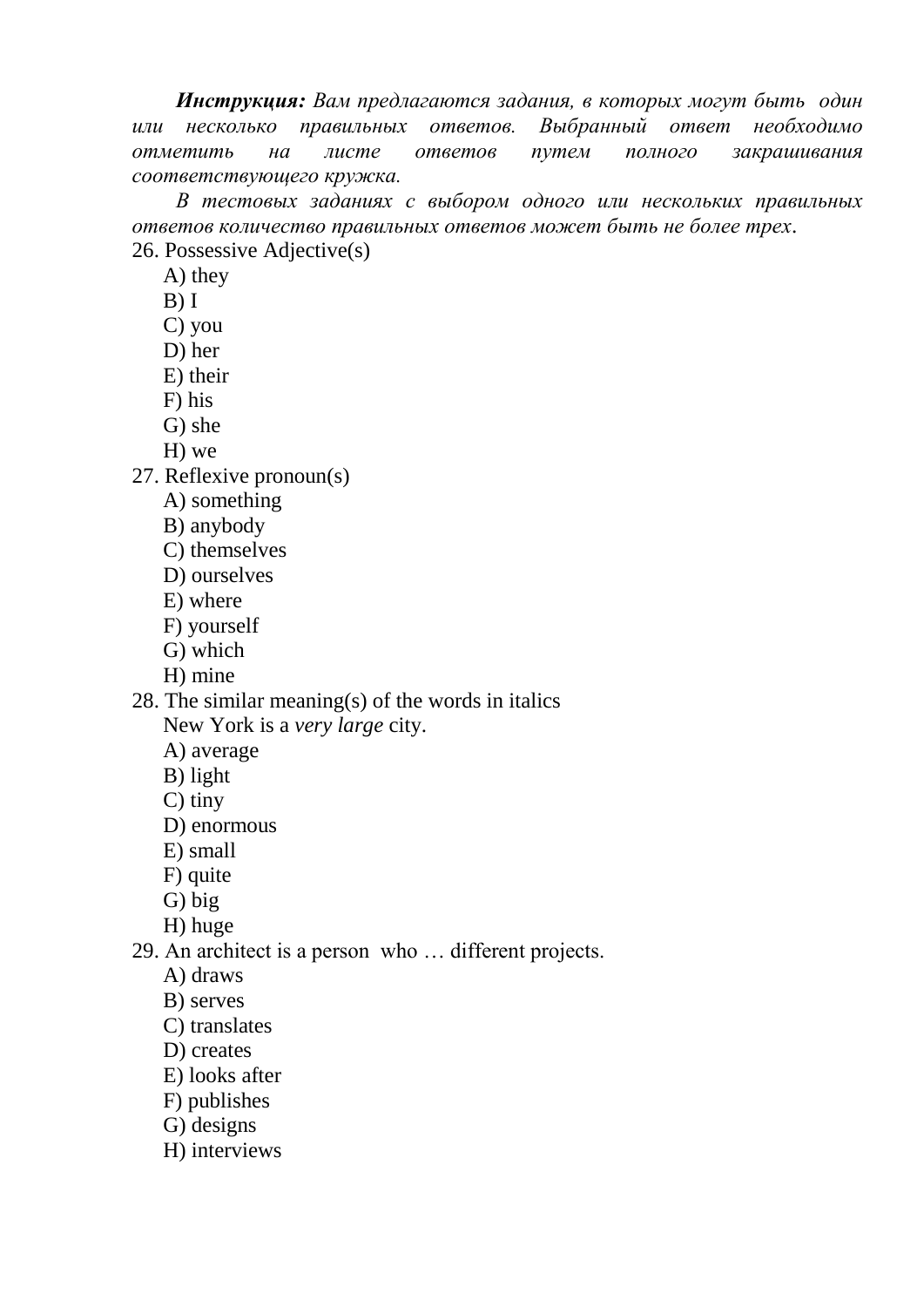- 30. The correct verb(s) in the Reported Speech
	- Marat left the room suddenly. He said he … to go.
	- A) had
	- B) have
	- C) wants
	- D) is
	- E) doesn"t had
	- F) doesn"t have
	- G) didn"t had
	- H) has
- 31. Correct sentence(s) with Complex Subject
	- A) Would you like me to get a taxi for you?
	- B) Nick used to live alone.
	- C) You are expected to be an obedient and smart boy.
	- D) She is said to have been a good pupil last year.
	- E) I want you to come.
	- F) The students were supposed to come on time.
	- G) My son is too young to marry.
	- H) To see you is always pleasant.
- 32. The correct verb(s)
	- A friend of mine … to buy a car.
	- A) refused
	- B) hated
	- C) advised
	- D) looked forward
	- E) avoided
	- F) decided
	- G) insisted on
	- H) agreed
- 33. Use only uncountable noun(s) in the sentence
	- There is some…..in the fridge and some… on the table.
	- A) potatoes, money
	- B) carrots, bread
	- C) apples, money
	- D) apples, pears
	- E) fruit, sugar
	- F) oranges, rice
	- G) oranges, apples
	- H) milk, bread